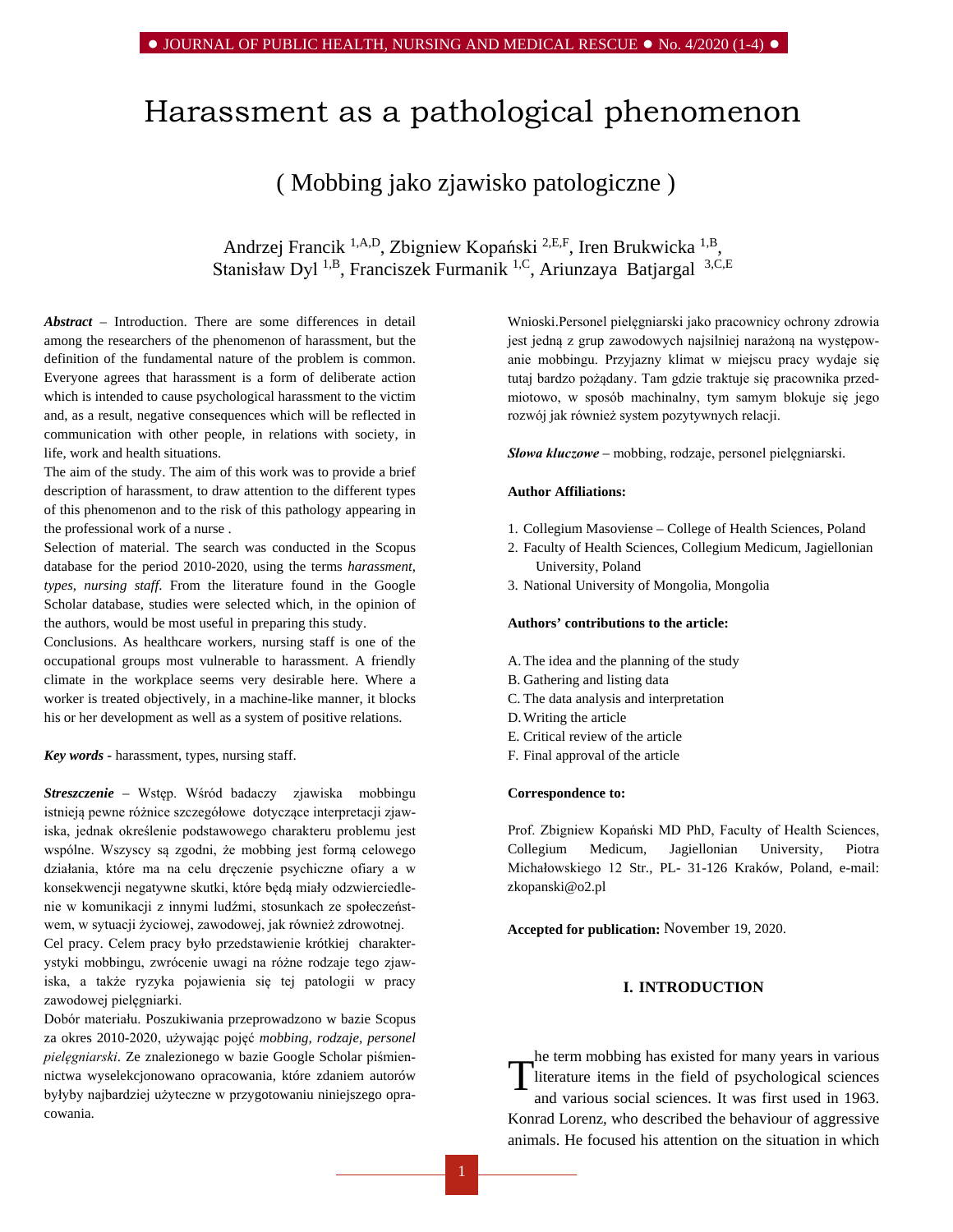a group of small animals attacked a single animal, which was bigger, stronger [1].

The precursor of this concept was the German psychiatrist Heinz Leymann in the 1980s. He worked in Sweden at the time and dealt with violence in the workplace. He described harassment as systematic and prolonged psychological harassment at the workplace. The term "mobbing" is derived from the word mob [2].

There are some differences of detail among the researchers of this phenomenon in terms of its interpretation, but the definition of the fundamental nature of the problem is common. All agree that harassment is a form of deliberate action which aims to cause psychological distress to the victim and, consequently, negative consequences which will be reflected in communication with other people, relations with society, in life, work and health situations [3].

In Poland, the official definition of the term "mobbing" appeared in 2003 in the Labour Code. According to Article 94.3 §2, harassment is an act or behaviour which concerns an employee or is directed against an employee. It consists of prolonged and persistent intimidation and harassment. As a result, it creates a feeling of reduced assessment of professional suitability, is intended to ridicule, humiliate or eliminate the employee from the team. An important fact in this provision is the fact that the employee is subjected to such actions [4].

Harassment is a phenomenon that is difficult to grasp, it is a very complicated and multi-stage process. Each person can experience this phenomenon in a different way, perceive the attacks of a potential perpetrator (mobber) differently, have a different sensitivity and personality. Therefore, each case of mobbing must be considered individually. When attempting to analyse this phenomenon, it is often believed that the subordinate is the victim and the superior is the perpetrator. However, this is not always the case. There are situations where an employee bullies a colleague or the supervisor himself may be the bully. [5]

The following types of harassment can be distinguished [4,6,7]:

- vertical;
- slanting.

Horizontal harassment is when the persecutor is a group of people, i.e. colleagues from the same hierarchy and the victim is a person from that group.

Vertical harassment is referred to when the persecuted person is a superior and the perpetrator is an employee or a group of associates. Such incidents can occur when a colleague is promoted at work and becomes the superior of his colleagues of the same level, education, etc. Coworkers may be jealous, disagree with this fact and may want to humiliate, ridicule their new superior. A favourable circumstance for vertical harassment may be that the new supervisor does not manage or find himself in a new role and colleagues want to take control over him [4,8].

Sloping harassment is when the perpetrator is a superior and the victim is a subordinate. This type of harassment is most common. This is all the more so because so-called 'good work' has to be sought, sought, and the employee often accepts many inconveniences. In such a situation, the supervisor may demand more and more from the employee. Managers often do not know where the boundary between harassment and proper management, leading a particular team of employees [8].

There is also a division of harassment in terms of the type of behaviour presented. Marciniak stands out [9]:

- active harassment;
- passive harassment.

Active harassment focuses on various stressful situations which place too much strain on the employee. Often, the bully assigns responsibilities to the employee that he or she should perform, or those of those who are sympathetic to him or herself. This limits the bully's ability to perform his or her duties.

The type of passive harassment is the lack of effect in active harassment activities. The inactivity of the bully (mobber) consists in ignoring, disregarding, ignoring the employee, and omitting them when assigning tasks to other colleagues. In the process of various types of mobbing, the victim feels alone. This has a negative impact on their mental and physical functioning. This translates into functioning in the broad context of private and professional life. The more difficult it is that the person subjected to such activities becomes aware of their situation at work [4,8,10].

The Workers' Community of Associations of Social Organizations (WCASO), presenting report data on the phenomenon of mobbing at work, showed that in Poland, the most frequent perpetrators of mobbing are men (60.1%) holding managerial positions of their victims.

Harassment also occurs more frequently between people of the same sex. A person who is bullied is characterised by low self-esteem and awareness of personal shortcomings. Such a person is characterized by fear of competition. He or she uses various forms of harassment behaviour to show an advantage over the other person.

A person who is being bullied may also have the opposite direction - exaggerated self-esteem, close to narcissism. The victims of mobbing, on the other hand, are usually submissive people who provoke their specific behaviour. They are distinguished by their behaviour, many times their abilities. This may cause jealousy, fear and danger in other people.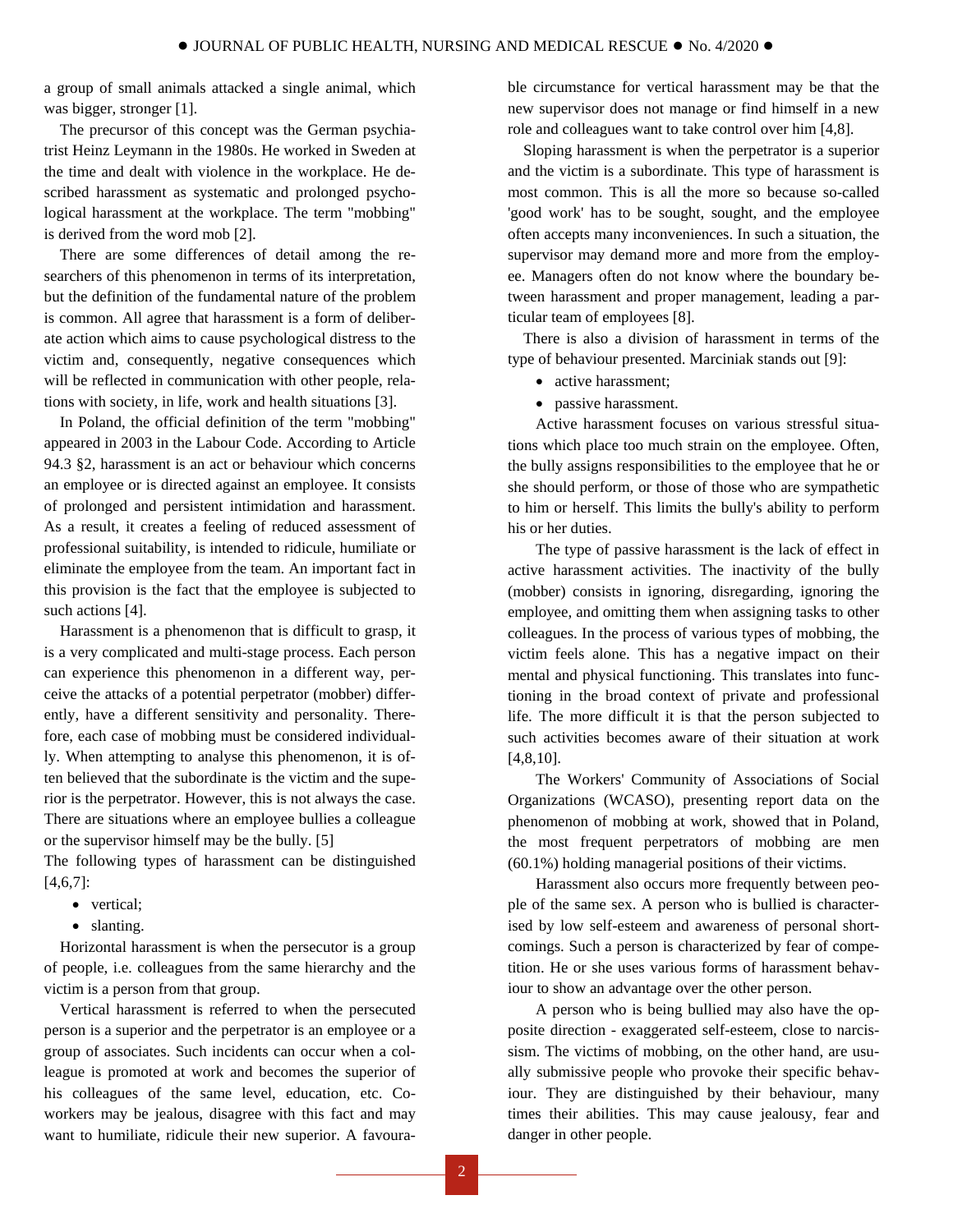The personal qualities of a potential victim of mobbing include: a sense of low self-esteem, low domination, low assertiveness, high emotionality, susceptibility to the influence of others.

The personal characteristics of the bully and the person being bullied are not rigid and unambiguous to define and clarify, because the process of harassment is influenced by many different factors, daily work situations, duties to perform, etc. [11]. When analysing the phenomenon of harassment, it is important to be aware that these are activities that take different forms. These activities are characterised by different levels of exposed violence.

Beginning with mere rudeness, continuing to direct verbal, social violence. In the age of easy access to the Internet, cyber-harassment is manifested. Less often, violence of a sexual or physical nature escalates. The manifestations of harassment can be, for example, verbal violence (various types of nicknames, nicknames, shouting), gossip, undermining someone's speech in order to lower their selfesteem [1,3,5,9].

Social violence is usually carried out by people in senior positions. Mockery and diminution of various personal and professional achievements are aimed at endangering a person's social position.

Harassment activities may also be manifested by assigning tasks to be performed below or above the employee's competence.

The lack of assignment of tasks shall also be considered a sign of harassment . The pressure on employees is also a sign of harassment [2,9]. In order for specific actions to be eligible, there must be criteria in the criteria for mobbing activities [5,9,10]:

- first, the duration of certain actions (they must be of a longer duration);
- secondly, harassment activities must include an element of repetition, which must not be a one-off episode or a conflict.

The negative intentions of the perpetrator are an important criterion for the existence of harassment in the workplace. Therefore, harassment is not a single act of anger, aggression or personal frustration. It is a regular activity, taking place over a longer period of time, lasting at least about 6 months, with a weekly frequency [11].

## **II. HARASSMENT IN THE WORKPLACE OF NURSING STAFF**

Harassment is a phenomenon described as the pathological, extreme experience of a negative form of treatment of a person in their workplace. It is a very complicated, longterm process with negative health consequences. Scientific research on the phenomenon of harassment in the working environment of nursing staff clearly shows that the most frequent form of violence in the workplace which nurses are confronted with is a form of psychological violence. All verbal forms of various forms of harassment, insults [9,12] should be noted in this point.

This is not a new phenomenon that can occur in the workplace. This phenomenon has been analysed in the world for several years now, while in Poland, it is only in recent years that attention has begun to be drawn to this dangerous pathology that may be present in the workplace. The phenomenon of mobbing occurs in many professional groups. Nursing staff also experience this phenomenon. Nursing as a medical profession in health care is characterised by teamwork and acting under conditions of increased stress. This profession is focused on helping other people and has a caring and nursing character. As medical professionals, nursing staff are particularly vulnerable to harassment. This is a sector of the professional group with a variety of extreme views, value systems and attitudes. This is often the cause of various types of conflicts, disputes. The health crisis and the inadequate management system are conducive to the disruption of a sense of security and stability. All these components can cause frustration, aggression and, consequently, real psychological violence against a colleague, supervisor or subordinate [13,14].

The factors determining the existence of workplace harassment include organisational factors such as [1,9,13,14,15]:

- unfavourable organisational culture;
- inadequate management;
- mismanagement;
- inadequate work organization;
- negative changes in the company (e.g. budget cuts to improve its competitiveness)
- hostile climate:
- a stressful working environment.

The culture of an organisation is understood as the existence of certain patterns of thinking, ways of acting and behaviour. In places where superiors, managers with low qualifications and morals are employed, and where the rights and dignity of another person are not respected - the phenomenon of mobbing most often occurs.

An important organisational factor in the existence of mobbing is poor management, which includes its style (autocratic or liberal).

In an autocratic style of management, there is no concern for the employee, there is detailed control, there is no freedom of action, no partnership, no mutual trust. There is